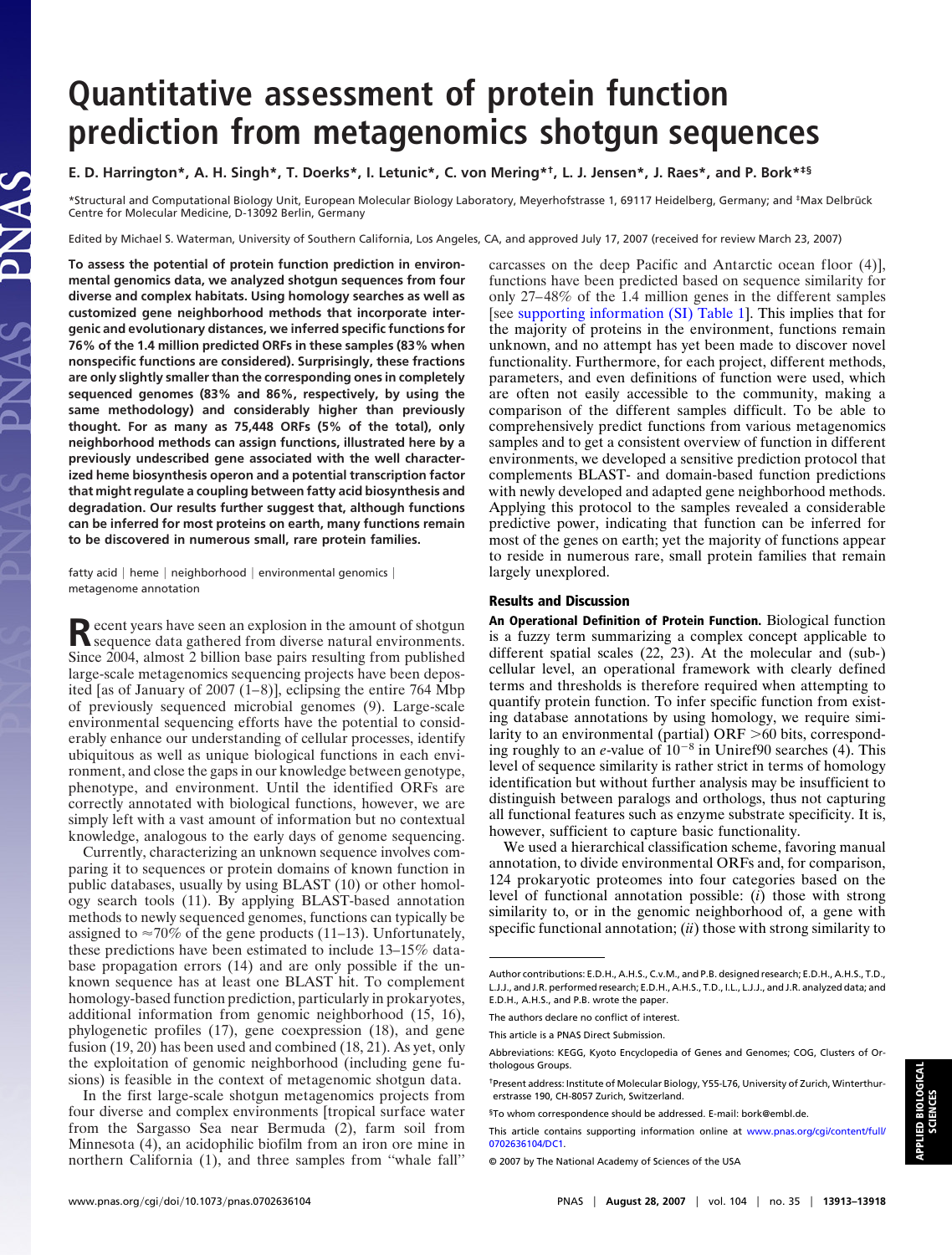

**Fig. 1.** Flow chart of function prediction procedure. By using homology to genes in the KEGG, COG, and UniRef90 databases, ORFs were divided into four categories based on the level of functional annotation possible; (*i*) specific functional annotation: ORFs similar to genes with specific functional information; (*ii*) nonspecific functional annotation: ORFs similar to genes that have been characterized at a general level or low similarity; (*iii*) no functional annotation but member of an existing family: ORFs with homologs in one of the databases but no functional information (e.g., ''conserved hypothetical''); (*iv*) singletons: ORFs that have no significant similarity to known sequences. ORFs containing domains from the SMART and Pfam A databases were upgraded to having nonspecific annotation where applicable. Finally genomic neighborhood methods were used to infer functional links between ORFs and upgrade the functional annotation accordingly.

genes with nonspecific functional information, weak but significant similarity to genes with any functional annotation, or in the genomic neighborhood of either of these; (*iii*) those with strong similarity to, or in the genomic neighborhood of, a gene of unknown function; (*iv*) those with neither similarity to sequences in annotated databases nor significant genomic neighborhood (Fig. 1).

We used sequence similarity to infer functional information from the KEGG (24), COG (12), UniRef90 (25), SMART (26), and Pfam (27) databases (see *Materials and Methods* for parameter choices, benchmarks, and definitions of functional annotation). We used gene neighborhood evidence from the STRING database (21) and adapted existing gene neighborhood function prediction methods, based on intergenic distance and evolutionary conservation, for use in fragmented shotgun metagenomics data. First, we exploited the fact that intergenic distances tend to be shorter between genes of the same operon than between operons (28). Although several operon prediction methods have been introduced that are based solely on intergenic distances (28–31), they are species-specific, trained with experimentally verified transcript information (28), and/or require the context of a complete genome. Here, we calibrated directly on each sample to establish the likelihood of being functionally associated, given a positional distance within a read. Second, we used the fact that neighboring ORFs are more likely to be functionally associated if they are conserved over long evolutionary distances (15, 16, 32). We recorded multiple occurrences of neighboring genes, measured the sequence similarity of the respective neighborhoods to each other, and derived a metric based on evolutionary distance. We then combined these measures for intergenic and evolutionary distance to predict functional relationships between genes in the metagenomic data (see *Materials and Methods*).

**Consistent Functional Characterization of ORFs in Four Environmental Data Sets.** By combining homology searches and neighborhood methods, we were able to infer specific functional information for 76% of the 1.4 million predicted environmental ORFs and a

more general level of functional information for another 7% (dark and light green segments respectively of the outermost ring in Fig. 2; see also [SI Table 2](http://www.pnas.org/cgi/content/full/0702636104/DC1) ). By using sequence similarity alone, a specific function can be inferred for almost two-thirds (65%) of the ORFs, and a general function for another 13% (inner circle Fig. 2). Neighborhood-based methods provide functional information for 30% of the ORFs (green segments in middle ring; Fig. 2), complementing similarity-based molecular characterizations with functional interactions. They also provide functional information for almost a quarter of the ORFs (75,448), where homology-based methods fail. This 30% of neighborhoodbased predictions is considerably lower than the 56% achieved when the same methods are applied to the 124 prokaryotic genomes [\(SI Table 3\).](http://www.pnas.org/cgi/content/full/0702636104/DC1) However, only 47% of the ORFs in the metagenomic data sets have a neighbor in the same transcription direction, as compared with 88% in completely sequenced genomes [\(SI Table 4\)](http://www.pnas.org/cgi/content/full/0702636104/DC1), which implies that the predictive power of neighborhood methods is comparable in genomes and metagenomes. Indeed, the combined methods perform almost equally well in metagenomes (83% functional characterization) as in fully sequenced genomes (86%). Moreover, the metagenomic ORFs that cannot be characterized by similarity are significantly shorter than those that can [\(SI Fig. 5\)](http://www.pnas.org/cgi/content/full/0702636104/DC1). Some of these may be fragmented ORFs that are too short to assign significant similarity; others may have resulted from erroneous ORF predictions. The latter would imply that the true fraction of gene products for which functions can be predicted is even higher. In either case, the quality of predictions should improve in the future because sequence coverage is likely to increase in metagenomics projects, allowing more reads to be assembled into longer contigs.

In the original reports of the metagenomics data sets, specific functions were assigned to 27–48% of the predicted gene products (1, 2, 4), indicating marked differences in the function prediction protocols caused by various technical issues such as the stringency of BLAST cutoffs, the choice of functional databases, and variations in gene calling (a comparison is presented in [SI Table 1; for an expanded comparison see ref. 9\)](http://www.pnas.org/cgi/content/full/0702636104/DC1). Because our benchmarks and manual confirmations of parameter settings show a negligible false-positive rate (see *Materials and Methods*), we believe that the near doubling in functional assignments is not caused by a looser function definition or more spurious assignments but is due to better utilization of existing functional information. The latter uncovers marked trends such as overrepresentation at the gene, family, or pathway level, in line with earlier studies (4) [\(SI Table 5\)](http://www.pnas.org/cgi/content/full/0702636104/DC1). For example, we find that bacterial chemotaxis, flagellar assembly, and type III secretion genes are 3-fold more frequent in the genomes than the metagenomes (dominated by the surface sea water data set), perhaps because of the futility of bacterial motility in strong ocean currents. On the other hand, genes involved in amino acid metabolism as well as in the biosynthesis of nucleotides, carbohydrates, and lipids are significantly underrepresented in the genomes as compared with the metagenomes, perhaps because of the bias toward sequencing obligate pathogens, which tend to acquire these compounds from their hosts.

**Comparison of Environmental Samples.** Among the four environments, the fraction of functional assignments differs considerably as it does between organisms (Fig. 2 and [SI Figs. 6 and 7\)](http://www.pnas.org/cgi/content/full/0702636104/DC1). In the surface sea water, specific functions are inferable for 82% of ORFs (dark green sections in Fig. 2); the corresponding fraction in whale fall is 66% and in soil only 53%. These differences can be partially attributed to inherent differences in the sequence data: for example, the average read length of the sea water data is longer than that of soil [818 bp vs. 673 bp after quality filtering (2, 4)] and 60% of the sea water reads can be assembled into longer contigs compared with  $\leq 1\%$  in soil (33).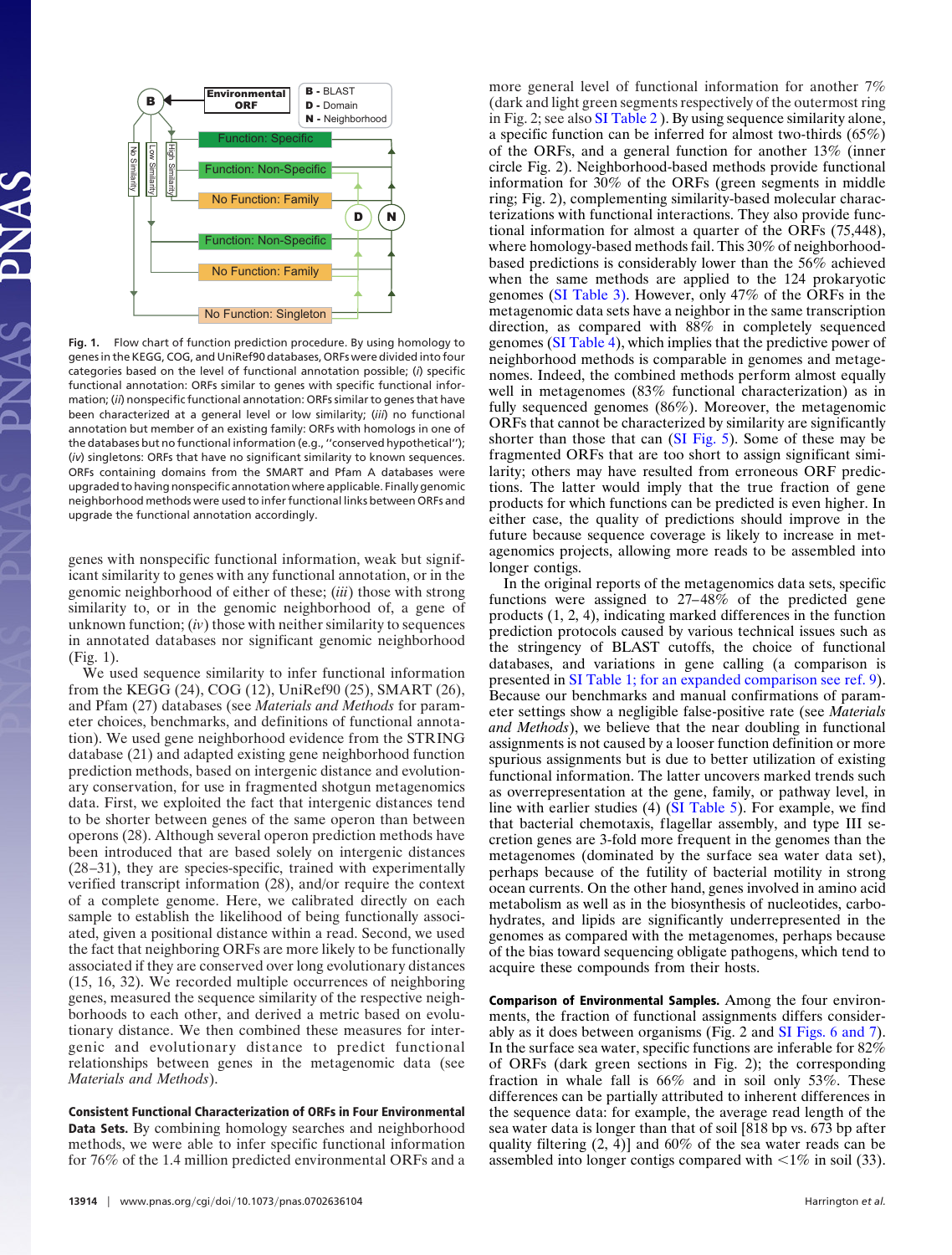

**Fig. 2.** Protein function prediction in genomes and metagenomes. Many proteins can be functionally characterized in both data sets. The degree of functional characterization for four metagenomic data sets is shown on the left and for 124 prokaryotic genomes on the right. The inner pie chart represents the level of functional characterization possible by using the homology-based approach. The middle ring shows the level of functional characterization possible by using neighborhood methods. The outer ring summarizes the combined level of characterization possible. Surprisingly, it implies that most metagenomic ORFs (83% of the data) can be functionally characterized, similar to the level possible in fully sequenced genomes.

Also, environments have been previously characterized to different degrees, and for some environments, complete genome sequences are available that closely resemble those from the environment [e.g., SAR11 as a frequent ocean bacterium (34)]. This means not only more gene context in a certain environment but also more BLAST assignments for short fragmented ORFs and hence more reliable gene predictions. Finally, a major fraction of the acid mine sample is comprised of Archaea, which are generally less functionally characterized than bacteria, thus lowering our functional understanding of the sample. Nevertheless, we believe that most differences between the environments are caused by multiple effects linked to genuine diversity in phylogeny and lifestyle. For example, genomes of species in the sea water samples are smaller than in soil, with a higher fraction of essential, well characterized genes (33), but they also evolve faster (35), which should make homology searches less sensitive. Farm soil might supply the most stressors to microbial life because of its high population density, microhabitats, and physical and systemic perturbations (e.g., temperature, nutrient availability, and pH) (36), leading to a broad repertoire of stress-response phenotypes with hitherto uncharacterized functions. Similarly, the unusual ecological niche created by a deep-sea whale carcass, with its extreme conditions of darkness, cold, and high pressure, lead to highly specialized microbial adaptations such as barotolerance and temperature-induced lipid fluidity (37) that do not resemble those in other environments or genomes.

**Predicting Functional Novelty: In-Depth Analysis of Two Neighborhood-Based Findings.** Whereas homology-based methods require additional analysis to identify novel functions (e.g., via novel subgroups in a characterized sequence family), neighborhood methods can directly provide novel functional associations. Novelty can be obtained either by (*i*) seeing unexpected functional coupling of known genes or (*ii*) assigning unknown genes to known processes. The first is evident in the fact that there are as many as 5,851 pairs of neighboring COGs unique to metagenomes, even though these COGs occur individually in the 124 prokaryotic genomes, implying many novel functional interactions. These frequently include enzymes involved in amino acid biosynthesis with novel links to numerous protein degradation and regulatory proteins, probably reflecting the different nutritional constraints [\(SI Table 6\)](http://www.pnas.org/cgi/content/full/0702636104/DC1). The second can be seen in the 75,448 ORFs (5% of the total) that are solely characterized by neighborhood. Here, we provide detailed functional annotation for two families: a previously uncharacterized gene family associated with a well known pathway (heme biosynthesis) and a transcription factor, unique to the Sargasso Sea data set, that potentially regulates the coupling of two opposing processes (fatty acid biosynthesis and degradation). These and other functional predictions, including annotations for nearly half a million previously uncharacterized proteins, are available online (www.bork.embl.de/Docu/harrington).

Neighborhood information can help characterize a gene family if members of that gene family occur next to different genes belonging to the same pathway in different species. By using such a query, we discovered members of a large uncharacterized gene family (COG1981) with several hundred ORFs in the surface sea water and whale fall samples, adjacent to various enzymes from the well studied heme biosynthesis pathway (Fig. 3*a*). Heme feeds into the synthesis of both cytochromes and chlorophyll and thus plays a key role in enzymatic reactions, energy production,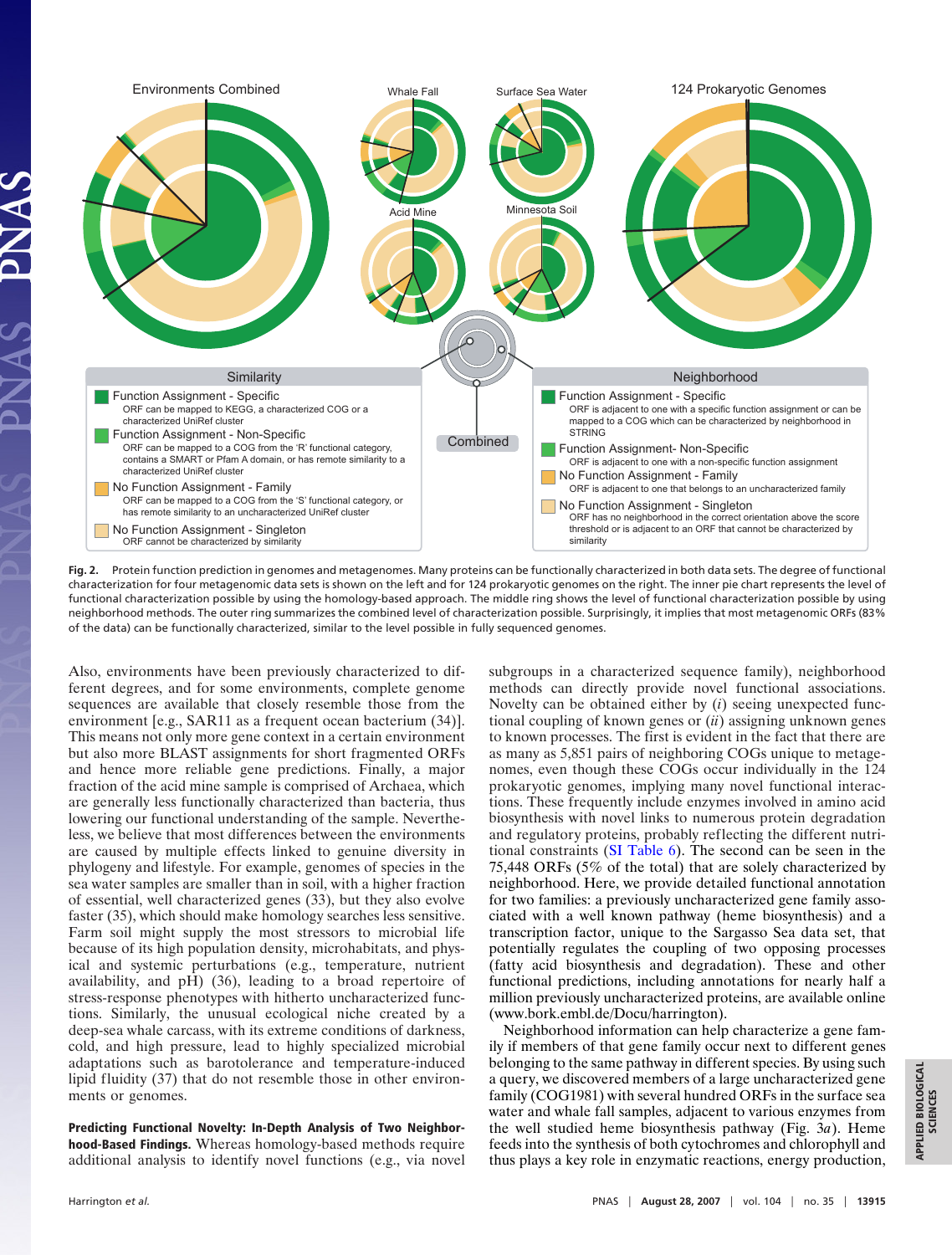

**Fig. 3.** Prediction of function in previously uncharacterized gene families by using genomic neighborhood. Whereas homology-based approaches quantify the known functions, neighborhood approaches reveal functional novelty, even in conjunction with well known processes. (*a*) A putative transmembrane protein belonging to an uncharacterized COG (COG1981 shown in red) that consistently cooccurs with members of the well characterized heme biosynthesis pathway (colored blue). The putative membrane-associated protein occurs on 174 distinct contigs in the surface sea water and whale fall data sets that can be grouped into at least 15 unique operon arrangements, strongly suggesting a role in this process. (*b*) A predicted putative regulator, shown in red, that links fatty acid biosynthesis (upstream, colored green) with fatty acid degradation (downstream, colored blue), a functional link not seen in fully sequenced genomes. The regulator appears on 20 distinct contigs in the sea water, of which there are at least five unique operon arrangements.

and metabolic regulation (38). In addition, it functions as a prosthetic group to proteins involved in bacterial stress response, oxidative damage, and virulence (39). Sequence analysis of the uncharacterized family reveals that it comprises hydrophobic, putative membrane-associated proteins that are unlikely to have enzymatic functions. They might thus be implicated as scaffolding proteins in tethering the pathway to the membrane and/or enabling sufficient substrate fluxes.

Whereas the heme-associated gene family had previously been observed in fully sequenced genomes, another family of 20 members was found exclusively in the surface sea water samples by using our clustering procedure (see *Materials and Methods*). Even though no homology could be found by using our automated methods, detailed analysis revealed weak but significant similarity to a family of helix–turn–helix (HTH) transcription factors. An examination of its neighboring genes implies that this family is found in a variety of species, the most closely related being *Actinobacteria*. As the genes are on various contigs with differing gene orders, we could assign it to an entire operon that additionally contains three downstream genes consistently occurring in the same orientation. The first downstream gene of unknown function (NOG05011) has been observed in completely sequenced genomes; in-depth sequence and secondary structure analyses suggest an enzymatic function (data not shown). The second and third genes of this potential operon (COG1024 and COG1960) catalyze successive steps of the  $\beta$ -oxidation of fatty acids (usually involved in degradation) (38, 40). Interestingly, this invariant operon, apparently controlled by the newly predicted transcriptional regulator, frequently occurs downstream of various genes involved in fatty acids biosynthesis (Fig. 3*b*). Thus, context-based methods predict a coupling between fatty acid degradation and biosynthesis, whereby the previously undescribed gene might provide the regulation of this link. It is

intriguing to speculate that this coupling of two antagonistic processes is an adaptation to repeatedly changing environmental conditions. For instance, strongly regulated circadian rhythms are followed by several marine bacteria (41). These bacteria actively migrate to different depths in a periodic fashion to balance the efficient usage of light for energy against the danger of DNA damage (42, 43). Energy storage during the light-dependent phase by biosynthesis of fatty acid and energy release in the light-independent phase could thus be a regulated switch during locomotion from light to dark and vice versa.

**Functional Prediction vs. Functional Diversity.** As more environments are explored, we expect that core protein functions (for example, translational machinery) will be seen repeatedly and will dominate every sample. Novel, rare, and perhaps environment-specific functions, on the other hand, might not be classifiable because they are not yet captured by the experimental studies that underlie most current knowledge about biological function. To reconcile our gene-centric view of the data with a function-based one, we performed an all-against-all similarity search of all predicted ORFs in all four environments, clustered the results into gene families, and recorded their functional status according to our operational definition (see Fig. 4 and *Materials and Methods*). We find that specific functional knowledge is indeed heavily skewed toward large families: functionally characterized families make up 89% of the largest families (200 or more members), whereas uncharacterized ones make up 72% of the smallest families (three or fewer members). Thus, although most of the proteins in the environmental samples can be functionally characterized because they belong to well studied large gene families, numerous distinct, rare functions remain to be identified. Because these are likely to be adaptations to specific environmental constraints, they should have the poten-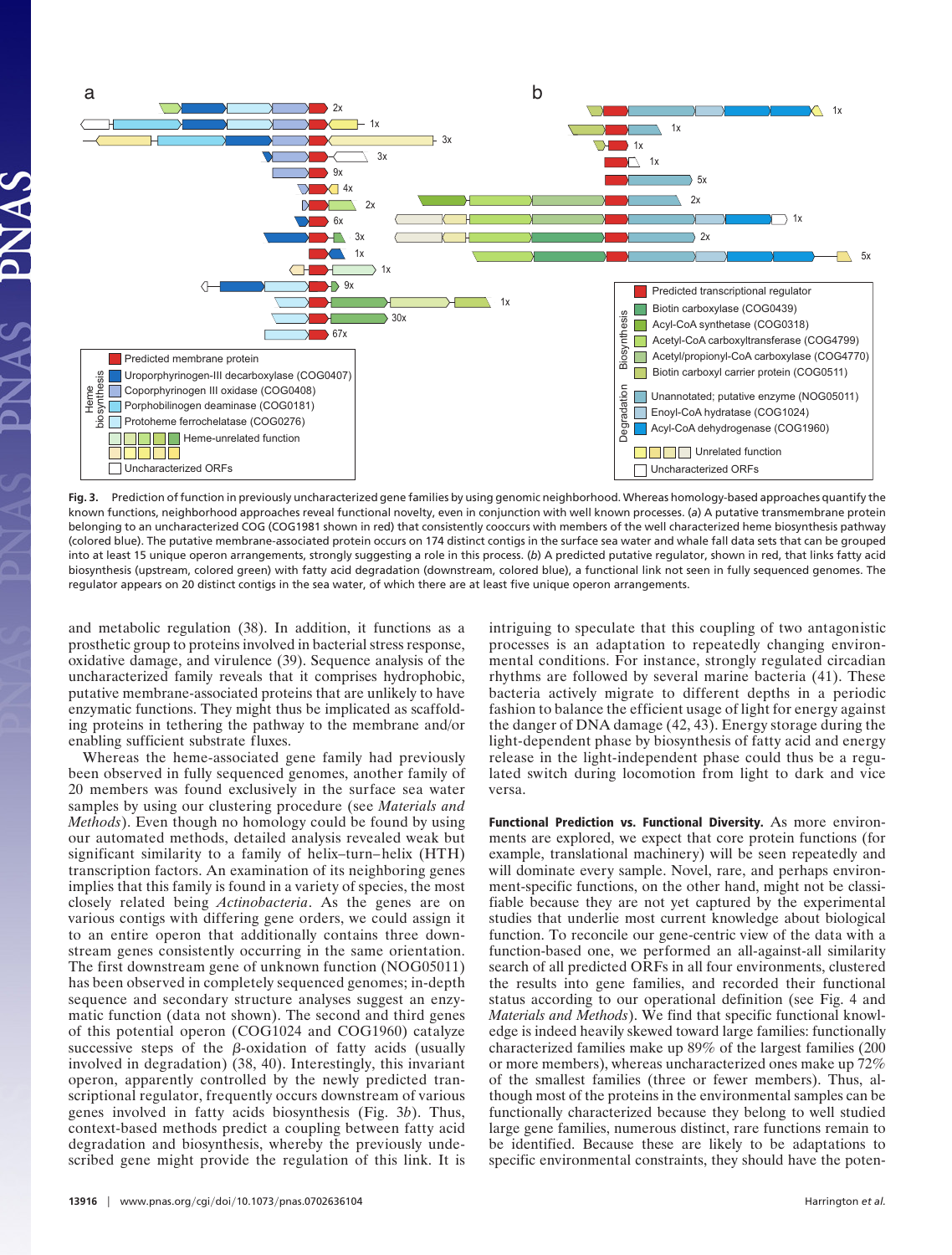

**Fig. 4.** Dependence of functional characterization on family size. Colored bars in this histogram of gene families binned by size represent the proportion of families with specific functional annotation (if  $>$  20% of the members were classified as such; green) and no specific annotation (a combination of nonspecific and no functional annotation; red). Gray bars indicate average gene family size in that bin. Only two of 174,124 bins containing singletons are shown for clarity. Most large gene families have a known function, whereas many small families remain uncharacterized.

tial for exploitation in biotechnology and medicine. Of all of the families (including singletons), functions can be assigned for only 32%, but this fraction contains 85% of all of the proteins studied here. If singletons are disregarded, the fraction of characterizable proteins in the complex environments studied increases further, from 72% to 79%. Although these remain qualitative assignments of low resolution (i.e., substrate specificity or cellular roles are often not specified), even general molecular classifications such as ''dehydrogenase'' imply some basic functional understanding, and more than a quarter of these are further complemented by associations to other genes predicted by the neighborhood method. Despite this remarkably high coverage, our functional knowledge about the proteins on earth can be further increased by deeper sequencing that generates longer assemblies and less-fragmented ORFs. This should improve gene predictions and reduce the number of uncharacterized singletons that are skewed toward short ORFs. Moreover, longer contigs would allow the application of indirect neighborhood methods (that is, operon membership), which we have not considered here. This huge potential to functionally characterize the vast majority of proteins in current and upcoming complex samples calls for strategies to capture functional novelty, for example by experimental procedures that enrich in those many small and rare families of unknown functions, analogous to normalizations of EST libraries introduced in the early 1990s (2). Coupled with systematic biochemical screens, a census of the repertoire of protein functions on earth (at least at the low level of resolution currently used in sequence annotation) might thus be feasible in the very near future.

## **Materials and Methods**

**Sequence Data and Similarity Searches.** We analyzed published microbial shotgun sequence data from four environmental samples, totaling 1,438,944 genes: 1,086,400 genes from tropical surface water from the Sargasso Sea (2), 183,586 genes from farm soil from Minnesota (4), 122,146 genes from isolated whale fall carcasses (4), and 46,862 genes from an acidophilic biofilm from an iron ore mine (1). In parallel, we analyzed 344,619 genes from 124 prokaryotic genomes from the STRING database (21) [\(SI Table 7\)](http://www.pnas.org/cgi/content/full/0702636104/DC1). Analyses were carried out at three different levels of stringency, the figures reported here use a bit score cutoff of 60 bits for orthology assignment (a prerequisite to predict specific functions) and 40 bits for homology assignment (for details of parameter exploration see *[SI Text](http://www.pnas.org/cgi/content/full/0702636104/DC1)*). To map functionally characterized domains to metagenomic ORFs, we scanned the HMM profile signatures from Pfam (27) and SMART (26) against the metagenomic sequences by using HMMER (http:// hmmer.wustl.edu/) software and applied the corresponding family-specific cutoffs.

**Gene Family Analysis.** We grouped genes from all four environmental data sets into 206,217 gene families by first constructing a single-linkage graph of an all-against-all BLAST (60-bit cutoff), with nodes representing proteins, and edges representing BLAST hits between proteins weighted by BLAST bit scores. This graph was then clustered by using Markov chain linkage clustering with an inflation value of 1.1 (44, 45) [\(SI](http://www.pnas.org/cgi/content/full/0702636104/DC1) [Table 8\)](http://www.pnas.org/cgi/content/full/0702636104/DC1).

**Function Prediction Using Sequence Similarity.** ORFs were assigned to KEGG pathways and COGs by using the method described by Tringe *et al.* (4) using a 60 bit cutoff. For the 124 prokaryotic genomes, the KEGG and COG assignments from the STRING database were used. ORFs were also compared against the UniRef90 database, divided into functionally characterized and uncharacterized clusters (see *[SI Text](http://www.pnas.org/cgi/content/full/0702636104/DC1)*) and annotated with domains from the SMART and Pfam databases. These annotations were combined in a hierarchical manner, favoring manually annotated databases, placing each ORF into one of the above categories. By definition, any ORF that mapped to KEGG was considered to have a specific function assigned. Of the remaining ORFs, those that mapped to a COG were considered to have a specific function assigned, with the exception of those in functional classes ''R'' and ''S,'' which were considered to have nonspecific and no function assigned, respectively. The remaining ORFs were considered to have specific functional annotation if they had strong similarity  $($ >60 bits) to functionally characterized UniRef90 clusters, nonspecific functional annotation if they contain a domain from the SMART or Pfam A database or have remote similarity (>40 bits) to functionally characterized UniRef90 clusters. All other ORFs were considered to have no function assigned, those with similarity to uncharacterized Uni-Ref90 clusters were considered to be part of a family, and the rest singletons.

**Function Prediction Using Genomic Neighborhood.** Using the contig positions of the ORFs in each data set, we constructed a list of pair-wise neighborhoods. For this analysis, we considered only codirectionally transcribed genes (for the treatment of overlapping genes, see *[SI Text](http://www.pnas.org/cgi/content/full/0702636104/DC1)*). To investigate the conservation of neighborhoods, we constructed a graph for each set of homologous neighborhoods. An edge was placed between two neighborhoods if there were BLAST hits >60 bits between both pairs of genes, except in cases where a gene from one neighborhood hit both genes in the other. This graph was then used to construct clusters of neighborhoods representing a conserved gene pair. To estimate the evolutionary distance over which a neighborhood is conserved, we adapted a weighting scheme used for multiple sequence alignment (46) to derive a score with the property that it will be low for small clusters of closely related sequences and large for clusters with distantly related sequences. For each metagenomic data set, we then constructed a benchmark set of pair-wise neighborhoods where both genes have a KEGG mapping. At each intergenic and evolutionary distance within the benchmark set, we determined the proportion of neighborhoods that map to the same KEGG pathway. This relationship was then interpolated